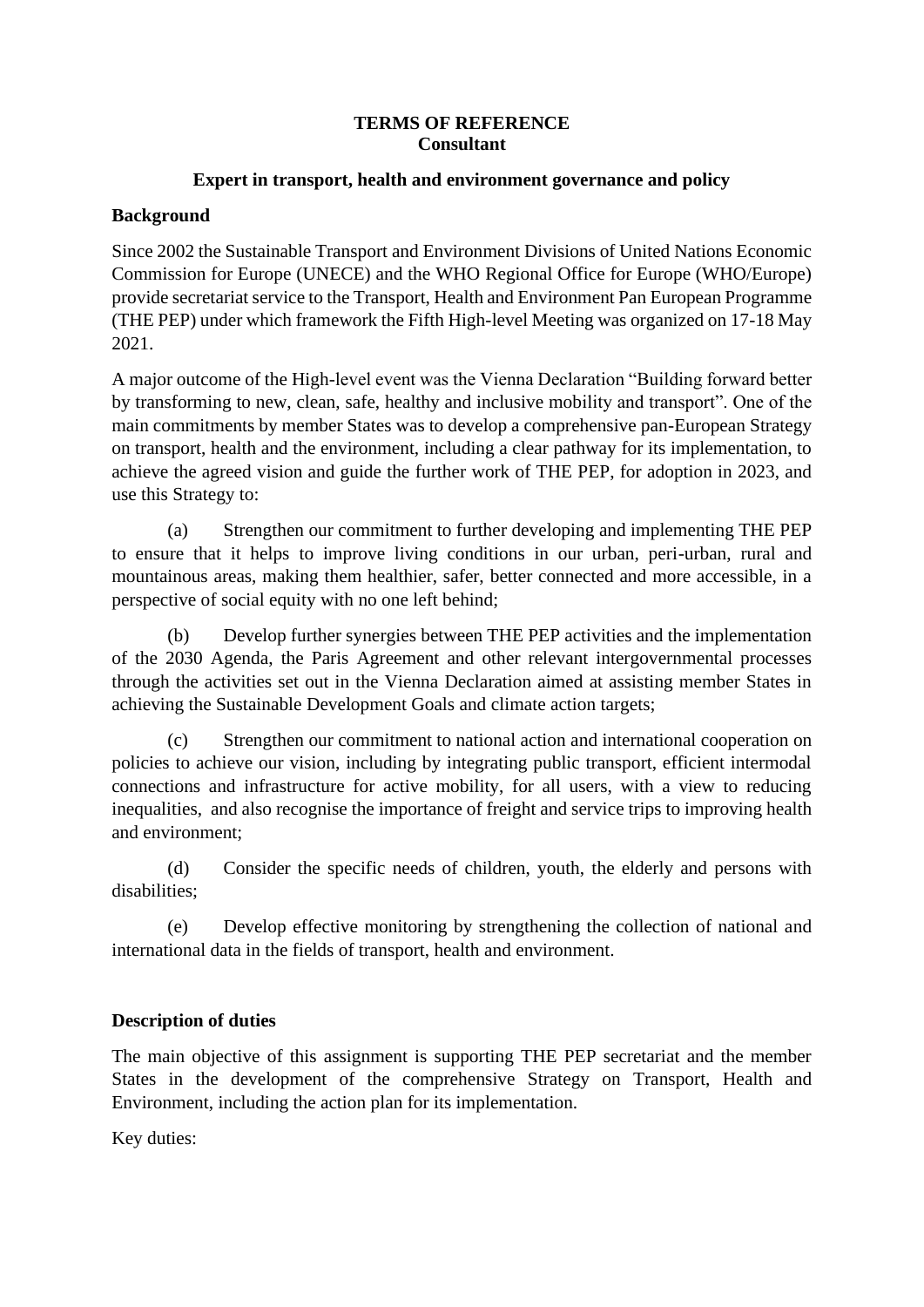- carrying out a desk review of THE PEP publications about sustainable, green and healthy transport, including all outcome documents of the Fifth High-level Meeting on Transport, Health and Environment held on 17-18 May 2021;
- carrying out a desk review of other publications relevant to developing a comprehensive Strategy, such as the ones produced in the framework of:
	- Inland Transport Committee (ITC)
	- World Health Organization (WHO)
	- Committee on Environmental Policy (CEP)
	- International Transport Forum (ITF)

Transport Research Committee (TRC)as well as their legally binding instruments, related to policy tools and instruments at subregional, regional and global levels supporting sustainable transport, including those of regional economic integration organizations

- developing a close synergy with the activities undertaken within the framework of THE PEP Partnerships and the other implementation mechanisms of THE PEP, and with activities undertaken under other international bodies in the field of transport, health and environment
- in close collaboration with the ad hoc working group and THE PEP Focal Points, defining the following aspects of the Strategy, considering also specific situation in different groups of countries in the ECE Region:
	- the scope, timeline and target audience
	- long- and short-term objectives in line with the Vision of the Vienna Declaration
	- strategic approaches and priority policy areas
	- the potential instruments and measures for the implementation of the strategy and its objectives
- drafting the Strategy, including the action plan for its implementation under the supervision of the ad hoc working group, maintaining regular contacts and exchanges with its members, collecting and integrating comments received from reviews of the document
- presenting the draft Strategy and the action plan to the Steering Committee and its Bureau and taking on board feedback from member States
- developing the cost estimates for key activities of the action plan, including the timeline for its implementation
- supporting the secretariat in organizing the meetings of the ad hoc working group, drafting reports from the meetings and developing plans to follow-up on relevant decisions.

# **Qualifications, experience, skills and languages**

# *Qualifications*

● An advanced university degree (Master's degree or equivalent degree) in Social Sciences, Public Administration or Management, Public Health, Transport or Environmental Science or Management, Public Policy Making, Political Science or other related fields.